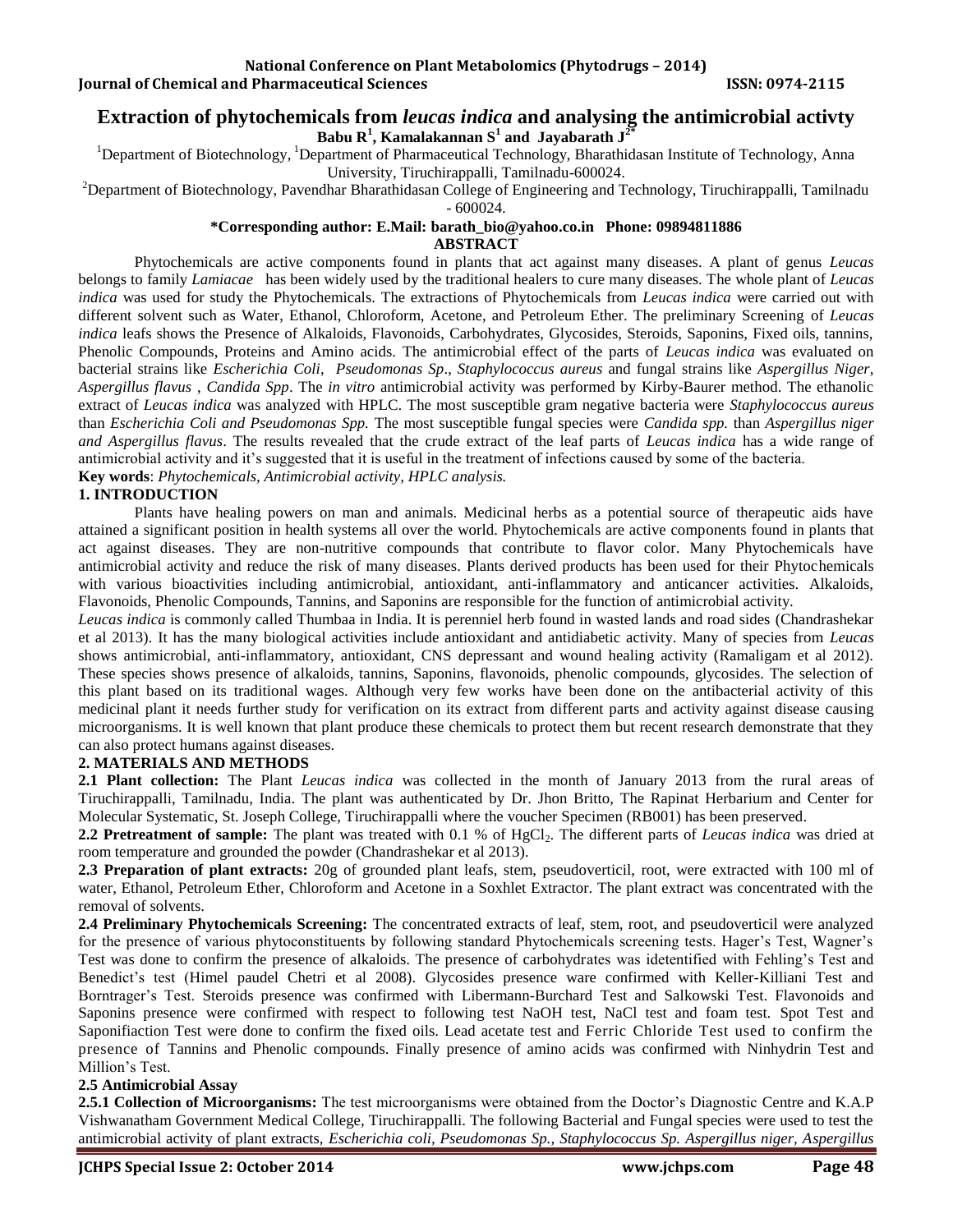#### **National Conference on Plant Metabolomics (Phytodrugs – 2014) Iournal of Chemical and Pharmaceutical Sciences ISSN: 0974-2115**

*flavous,*and *Candida Sp*. The Muller Hinton Agar Medium was used for the determination of zone of inhibition (Antara sen et al 2012).

**2.5.2 Agar diffusion method:** The disk diffusion (Kirby-Baurer) technique, which is of the recommended standards of the National Committee for Clinical Laboratory Standards, was used for antimicrobial test. Venire caliber used to measure the zone of inhibition. Positive and negative controls were maintained.

**2.5.6 HPLC analysis:** The ethanolic extract of Leucas *indica* was analyzed in HPLC. It was done at characterization and measurement laboratory (Shimadzu- promience HPLC analysis), Central Electrochemical Research Institute, karaikudi, Tamilnadu. 20µl of sample was injected in to the Phenomenex C18 column.

### **3. RESULTS AND DISCUSSION**

Plants were the potential source of the biological agents (Mahesh, 2008). Plants of genus *Leucas* is widely used in the traditional medicine to cure many diseases such as cough, cold, diarrhea. It includes around 80 species (Hedge IC, 2005). In this study, we used polar and non-polar solvents to extract the Phytochemicals present in the *Leucas indica*. The preliminary screening of the Phytochemicals reveals the presence of flavonoids, phenolic compounds, tannins, Saponins, carbohydrates and oil components in leafs (Chandrashekar, 2013). In this research work we use various part of the plant separately for the extraction of different types of the Phytochemicals. Leaf, stem and pseudoverticil parts, dry and fresh leaf of the plant contain flavonoids, phenolic compounds, tannins, and Saponins at notable level. (Table 1). The sugar components widely present in the root extracts. The presence of Phytochemicals differs along with the type of plant part and solvent used for the extraction. The solubility of the phytoconstituents depends on the type of the solvent used for the extractions. The presences of flavonoids and phenolic components were the reason of the antimicrobial activity of the plant.

**3.1 Detection of Alkaloids:** The presence of alkaloids is confirmed by the appearance of yellow color in Hager's Test and reddish colored precipitate in Wager's test. The water, ethanol and acetone solvents were extracting the alkaloids majorly.

**3.1.2 Detection of Carbohydrates:** The presences of Carbohydrates were confirmed by the formation of brick red precipitate in Fehling's test and Benedict's test indicates the presence of Carbohydrates. Water and ethanol are the efficient solvents for the extraction of carbohydrates.

**3.1.3 Detection of Glycosides:** Keller-Killiani and Borntrager's tests were used to analyze the presence of Glycosides. The formation of reddish brown color indicates the presence of Glycosides. Water and ethanol solvents are widely extracting the glycosidic components.

**3.1.4 Detection of Steroids:** The solvents chloroform, acetone, petroleum ether extracts the steroid components present in the plant. Their presence of steroid was confirmed by Libermann-Burchard and Salkowski Tests with the formation of bluish brown color and conversion of bluish red to cherry red colour respectively. The steroid presents only in the stem and leaf parts.

**3.1.5 Detection of Flavonoids:** The flavonoids components present in the plants were extracted by both polar and non polar solvents their presence was confirmed with the NaOH and NaCl Tests. The formation of yellow color indicates the presence of flavonoids.

**3.1.6 Detection of Saponins:** The presence of Saponins was identified by the foam test with the formation of stable foam layer. Acetone was not suitable for the extraction of Saponins present in the plant. From this it is identified that all parts of the *Leucas indica* contains the Saponins.

**3.1.7 Detection of Fixed oils:** During the screening of Phytochemicals with spot test and saponifiaction test, the oil stains and soap indicates the presence of fixed oils. The maximum amount of fixed oils is observed in root of *Leucas indica.*

**3.1.8 Detection of Tannins and Phenolic compounds:** The formation of white precipitates and greenish color indicates the presence of tannins and phenolic compounds by the Lead acetate and Ferric chloride tests respectively. The leaf part of *Leucas indica* has the tannins and phenolic components. But chloroform is not a suitable solvent for extracting phenolic compounds.

**3.1.9 Detection of Proteins and Amino acids:** The presence of proteins were identified by the Ninhydrin and Millions tests. In the Ninhydrin and Millions test blue color and yellow color precipitate indicates the presence of proteins respectively. Water and ethanol are the suitable solvents extracting proteins from *Leucas indica.* 

**3.2 Antimicrobial activity of Phytochemicals:** Alkaloids, Flavonoids, Phenolic Compounds, Tannins, Saponins are present in the plant of *Leucas indica* was responsible for the function of antimicrobial activity.

**3.2.1 Activity of Phytochemicals against** *Escherichia coli***:** The antibacterial activities of Phytochemicals were carried out by using Kirby-Baurer method. The inhibition zones were observed and measured by using vernier caliper. The stem, dry leaf and pseudoverticil extracts of *Leucas indica* had high antibacterial activity than its root and fresh leaf extracts. Here the *Escherichia coli* (22 mm) had sensitive to ethanolic extracts of pseudoverticil. (Fig 2.1)

**3.2.2 Activity of Phytochemicals against** *Pseudomonas Sp.***:** *Pseudomonas Sp.* was more sensitive to the root and fresh leaf extract of *leucas indica*. The dry leaf and stem extract has moderate activity  $(10\pm2 \text{ mm})$  and the pseudoverticil part has low activity against the Pseudomonas Species (Fig 2.2)

**3.2.3 Activity of Phytochemicals against** *Staphylococcus aureus***:** The pseudoverticil extract has high activity (25±2) against *Staphylococcus aureus* than any other parts of the *Leucas indica*. The stem and fresh leaf extract has moderate (17±2) effect to that *Staphylococcus aureus*. The root extracts show no activity against *Staphylococcus aureus.* (Fig 2.3)

**3.2.4 Activity of Phytochemicals against fungal species:** The fungal strain *Aspergillus niger* and *Aspergillus flavus* was resistant to the plant extracts. The dry leaf and pseudoverticil extract has moderate activity against *Candida Sp.* The presence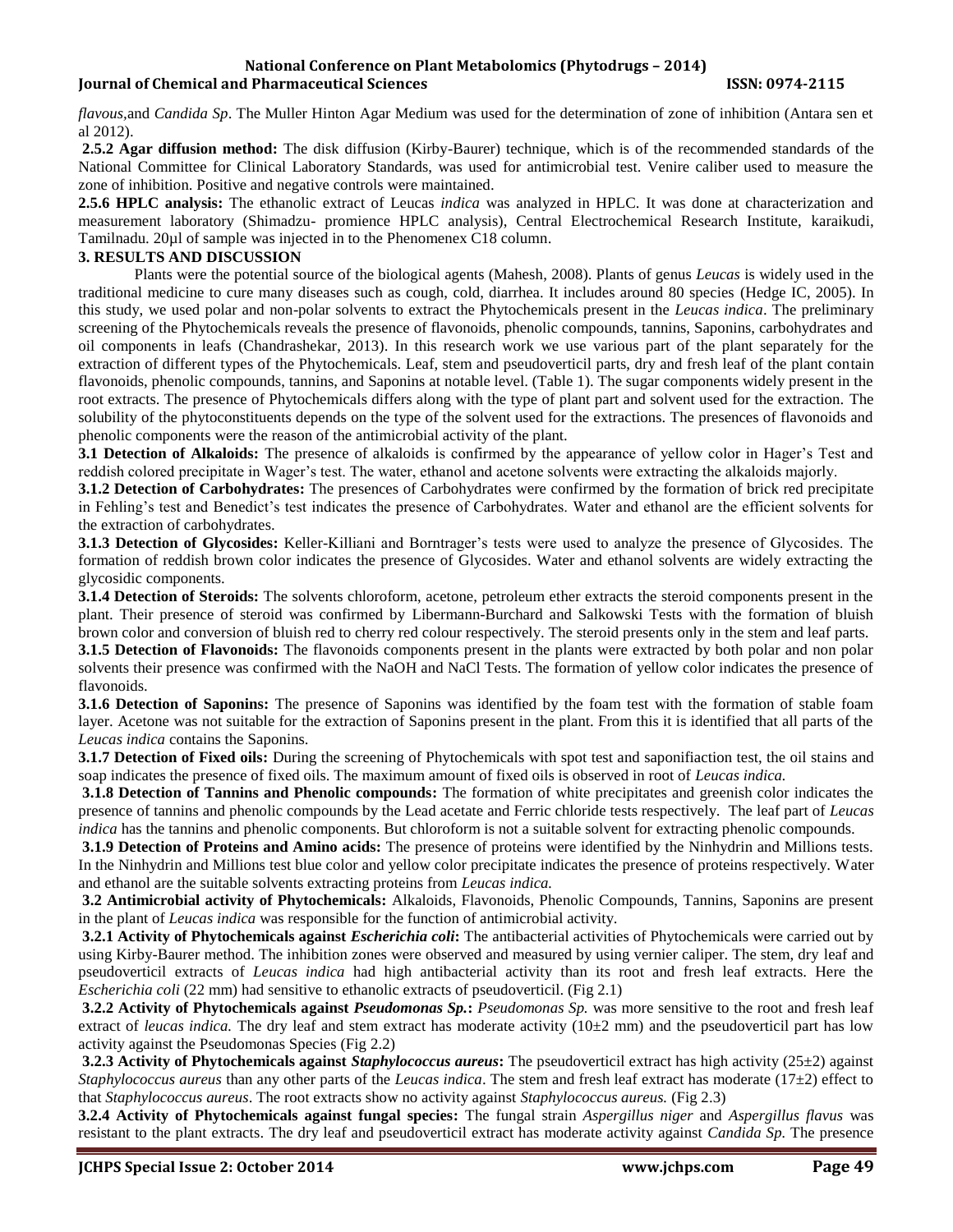#### **National Conference on Plant Metabolomics (Phytodrugs – 2014) Journal of Chemical and Pharmaceutical Sciences ISSN: 0974-2115**

fixed oil components in the plant act as the antifungal agent (Misra et al 1994). The stem and root extract has less activity. Since fresh leaf has no activity against *Candida Sp.* Because the fresh leaf extract does not contains oils. (Fig 2.4)

|                    | <b>Table.1.Phytochemicals Screening</b> |                          |                          |                          |                          |                          |                          |                          |                          |                          |                          |                          |                              |                          |                          |                          |                          |                          |
|--------------------|-----------------------------------------|--------------------------|--------------------------|--------------------------|--------------------------|--------------------------|--------------------------|--------------------------|--------------------------|--------------------------|--------------------------|--------------------------|------------------------------|--------------------------|--------------------------|--------------------------|--------------------------|--------------------------|
| Parts              | <b>Solvent</b>                          | $\mathbf A$              | $\, {\bf B}$             | $\mathbf C$              | D                        | E                        | $\mathbf F$              | G                        | H                        | I                        | J                        | $\mathbf K$              | L                            | $\mathbf{M}$             | N                        | $\mathbf 0$              | ${\bf P}$                | Q                        |
| Root               | Water                                   | $\ddot{}$                | $\ddot{}$                | $+$                      | $\ddot{}$                | $+$                      | $+$                      | $\bar{\phantom{a}}$      | $\overline{\phantom{a}}$ | $+$                      | $\ddot{+}$               | $+$                      | $\overline{\phantom{0}}$     | $\overline{\phantom{a}}$ | $\ddot{}$                | $+$                      | $+$                      | $+$                      |
|                    | Ethanol                                 | $\ddot{}$                | $\ddot{}$                | $\ddot{}$                | $\ddot{}$                | $\ddot{}$                | $\ddot{}$                | $\overline{\phantom{a}}$ | $\blacksquare$           | $\ddot{}$                | $\ddot{}$                | $\ddot{}$                | $\qquad \qquad \blacksquare$ | $\overline{a}$           | $\ddot{}$                | $\ddot{}$                | $\ddot{}$                | $\ddot{}$                |
|                    | Chloroform                              | $\overline{a}$           | $\overline{\phantom{a}}$ | $\ddot{}$                | $\overline{a}$           | $\overline{\phantom{a}}$ | $\overline{\phantom{a}}$ | $\ddot{}$                | $+$                      | $\overline{\phantom{a}}$ | $\overline{\phantom{a}}$ | $+$                      | $\ddot{}$                    | $+$                      | $\overline{\phantom{a}}$ |                          | $\overline{a}$           | $+$                      |
|                    | Acetone                                 | $+$                      | $+$                      | $+$                      | $\ddot{}$                | $\ddot{}$                | $+$                      | $+$                      | $+$                      | $\ddot{}$                | $+$                      | $\frac{1}{2}$            | $\ddot{}$                    | $+$                      | $\ddot{}$                | $\ddot{}$                | $\overline{a}$           |                          |
|                    | Petroleum<br>Ether                      | $\overline{a}$           | $\blacksquare$           | $\ddot{}$                | $\overline{a}$           | $\blacksquare$           | $\blacksquare$           | $\overline{\phantom{a}}$ | $\overline{a}$           | $\ddot{}$                | $\blacksquare$           | $+$                      | $\ddot{}$                    | $\blacksquare$           | $\tilde{\phantom{a}}$    | $\overline{\phantom{a}}$ | $\overline{\phantom{a}}$ | $\overline{a}$           |
| Stem               | Water                                   | $\ddot{}$                | $\ddot{}$                | $\ddot{}$                | $\ddot{}$                | $\ddot{}$                | $\overline{\phantom{a}}$ | $\overline{\phantom{a}}$ | $\blacksquare$           | $\ddot{}$                | $\ddot{}$                | $+$                      | $\overline{\phantom{a}}$     | $\overline{\phantom{a}}$ | $\ddot{}$                | $\ddot{}$                | $\ddot{}$                | $+$                      |
|                    | Ethanol                                 | $\ddot{}$                | $\ddot{}$                | $\ddot{}$                | $\ddot{}$                | $\blacksquare$           | $\overline{\phantom{a}}$ | $\overline{\phantom{a}}$ | $\blacksquare$           | $+$                      | $\ddot{}$                | $+$                      | $\overline{\phantom{a}}$     | $\blacksquare$           | $\ddot{}$                | $+$                      | $\blacksquare$           | $+$                      |
|                    | Chloroform                              | $\overline{\phantom{a}}$ | $\overline{\phantom{a}}$ | $\ddot{}$                | $\ddot{}$                | $\blacksquare$           | $\overline{\phantom{a}}$ | $\ddot{}$                | $\ddot{}$                | $\overline{\phantom{0}}$ | $\overline{\phantom{a}}$ | $+$                      | $\ddot{}$                    | $+$                      | $\overline{a}$           |                          | $\overline{a}$           | $\overline{\phantom{a}}$ |
|                    | Acetone                                 | $\ddot{}$                | $+$                      | $+$                      | $\overline{\phantom{a}}$ | $\blacksquare$           | $\overline{\phantom{a}}$ | $\ddot{}$                | $+$                      | $\overline{\phantom{a}}$ | $\overline{\phantom{a}}$ | $\blacksquare$           | $+$                          | $\blacksquare$           | $+$                      | $+$                      | $\blacksquare$           | $\blacksquare$           |
|                    | Petroleum<br>Ether                      | $\overline{\phantom{a}}$ | $\overline{\phantom{a}}$ | $+$                      | $\overline{\phantom{a}}$ | $\overline{\phantom{a}}$ | $\overline{\phantom{0}}$ | $\ddot{}$                | $+$                      | $+$                      | $\overline{\phantom{a}}$ | $+$                      | $\overline{a}$               | $\overline{\phantom{a}}$ | $\overline{\phantom{a}}$ | $\overline{\phantom{a}}$ | $\overline{\phantom{a}}$ |                          |
| Pseudo<br>verticil | Water                                   | $\ddot{}$                | $\ddot{}$                | $\ddot{}$                | $\ddot{}$                | $\ddot{}$                | $+$                      | $\overline{\phantom{a}}$ | $\blacksquare$           | $+$                      | $\ddot{}$                | $+$                      | $\overline{\phantom{a}}$     | $\blacksquare$           | $\ddot{}$                | $+$                      | $\ddot{}$                | $\blacksquare$           |
|                    | Ethanol                                 | $\ddot{}$                | $+$                      | $+$                      | $\ddot{}$                | $+$                      | $+$                      | $\overline{\phantom{a}}$ | $\overline{\phantom{a}}$ | $\ddot{}$                | $\ddot{}$                | $+$                      | $\overline{\phantom{a}}$     | $\blacksquare$           | $+$                      | $\ddot{}$                | $\ddot{}$                | $+$                      |
|                    | Chloroform                              | $\overline{\phantom{a}}$ | $\overline{a}$           | $+$                      | $\ddot{}$                | $\overline{a}$           | $\blacksquare$           | $+$                      | $+$                      | $\ddot{}$                | $\blacksquare$           | $+$                      | $\ddot{}$                    | $+$                      | $\overline{\phantom{a}}$ | $\overline{a}$           | $\overline{\phantom{a}}$ | $\blacksquare$           |
|                    | Acetone                                 | $\ddot{}$                | $+$                      | $\ddot{}$                | $\overline{a}$           | $\overline{\phantom{a}}$ | $\overline{\phantom{0}}$ | $\overline{\phantom{a}}$ | $+$                      | $\ddot{}$                | $\overline{\phantom{a}}$ | $\overline{a}$           | $\overline{a}$               |                          | $+$                      | $+$                      | $\overline{\phantom{a}}$ | $\overline{\phantom{a}}$ |
|                    | Petroleum<br>Ether                      | $\overline{\phantom{a}}$ | $\overline{\phantom{a}}$ | $\overline{\phantom{a}}$ | $\overline{\phantom{a}}$ | $\overline{\phantom{a}}$ | $\overline{\phantom{0}}$ | $\ddot{}$                | $\overline{a}$           | $+$                      | $\ddot{}$                | $+$                      | $\overline{\phantom{a}}$     | $\overline{a}$           | $\ddot{}$                | $\overline{\phantom{a}}$ | $\overline{\phantom{a}}$ | $\overline{\phantom{a}}$ |
| Dry<br>leaf        | Water                                   | $+$                      | $+$                      | $+$                      | $+$                      | $+$                      | $+$                      | $\overline{\phantom{a}}$ | $\blacksquare$           | $+$                      | $+$                      | $+$                      | $\overline{\phantom{a}}$     | $\overline{\phantom{a}}$ | $+$                      | $+$                      | $+$                      | $+$                      |
|                    | Ethanol                                 | $\ddot{}$                | $\ddot{}$                | $\ddot{}$                | $\ddot{}$                | $\ddot{}$                | $\ddot{}$                | $\overline{\phantom{a}}$ | $+$                      | $\ddot{}$                | $\overline{\phantom{a}}$ | $\ddot{}$                | $\overline{\phantom{a}}$     | $\blacksquare$           | $\ddot{}$                | $+$                      | $+$                      | $+$                      |
|                    | $\overline{\text{Chloroform}}$          | $\overline{\phantom{0}}$ | $\overline{a}$           | $+$                      | $+$                      | $\overline{a}$           | $+$                      | $+$                      | $+$                      | $\overline{a}$           | $\overline{a}$           | $+$                      | $+$                          | $+$                      | $+$                      | $\overline{\phantom{a}}$ | $\overline{\phantom{a}}$ | $+$                      |
|                    | Acetone                                 | $\ddot{}$                | $+$                      | $\ddot{}$                | $\ddot{}$                | $\overline{\phantom{a}}$ | $\ddot{}$                | $\blacksquare$           | $\ddot{}$                | $\ddot{}$                | $\overline{\phantom{a}}$ | $\overline{\phantom{a}}$ | $\overline{a}$               |                          | $+$                      | $\ddot{}$                | $\overline{\phantom{a}}$ | $\overline{\phantom{a}}$ |
|                    | Petroleum<br>Ether                      | $\overline{a}$           | $\overline{\phantom{a}}$ | $\ddot{}$                | $\overline{\phantom{a}}$ | $\overline{\phantom{a}}$ | $\overline{\phantom{a}}$ | $\ddot{}$                | $+$                      | $\ddot{}$                | $\overline{\phantom{a}}$ | $+$                      | $\ddot{}$                    | $+$                      | $+$                      | $+$                      | $\overline{\phantom{a}}$ | $\overline{\phantom{a}}$ |
| Fresh<br>leaf      | Water                                   | $\ddot{}$                | $\ddot{}$                | $\ddot{}$                | $+$                      | $\blacksquare$           | $\overline{\phantom{a}}$ | $\overline{\phantom{a}}$ | $\blacksquare$           | $+$                      | $+$                      | $+$                      | $\blacksquare$               | $\overline{a}$           | $\ddot{}$                | $+$                      | $+$                      | $\overline{\phantom{a}}$ |
|                    | Ethanol                                 | $+$                      | $+$                      | $+$                      | $\ddot{}$                | $\overline{\phantom{a}}$ | $\overline{\phantom{a}}$ | $+$                      | $+$                      | $+$                      | $\blacksquare$           | $+$                      | $\overline{\phantom{a}}$     | $\overline{\phantom{a}}$ | $+$                      | $+$                      | $\overline{\phantom{a}}$ | $\overline{\phantom{a}}$ |
|                    | Chloroform                              | $\overline{\phantom{a}}$ | $\overline{\phantom{a}}$ | $\ddot{}$                | $\overline{\phantom{a}}$ | $\blacksquare$           | $\overline{\phantom{a}}$ | $\ddot{}$                | $\ddot{}$                | $\overline{\phantom{a}}$ | $\ddot{}$                | $+$                      | $\overline{\phantom{a}}$     | $\blacksquare$           | $\ddot{}$                | $\overline{\phantom{a}}$ | $\blacksquare$           | $\blacksquare$           |
|                    | Acetone                                 | $\ddot{}$                | $\ddot{}$                | $\ddot{}$                | $\ddot{}$                | $\overline{\phantom{a}}$ | $\overline{\phantom{a}}$ | $\overline{\phantom{a}}$ | $+$                      | $\ddot{}$                | $\overline{\phantom{a}}$ | $\frac{1}{2}$            | $\ddot{}$                    | $\blacksquare$           | $\ddot{}$                | $\ddot{}$                | $\overline{\phantom{a}}$ | $\blacksquare$           |
|                    | Petroleum<br>Ether                      | $\overline{\phantom{a}}$ | $\overline{\phantom{a}}$ | $\ddot{}$                | $\overline{\phantom{a}}$ | $\ddot{}$                | $\ddot{}$                | $\ddot{}$                |                          | $\ddot{}$                | $\overline{a}$           | $\ddot{}$                | $\overline{\phantom{a}}$     |                          | $\ddot{}$                | $\overline{\phantom{0}}$ |                          | $+$                      |

Alkaloids – A : Hager's Test, B: Wagner's Test; Carbohydrates – C : Fehling's Test, D – Benedict's Test; Glycosides – E : Borntrager's Test, F : Keller-Killiani Test; Steroids – G : Salkowski Test, H – Libermann Burchard; Flavonoids – I : NaOH Test, J – NaCl Test; Saponins – K : Foam Test; Fixed Oils – L : Saponification Test, M : Spot Test; Tannins and Phenolic compounds – N : Lead Acetate Test, O-Ferric chloride Test; Proteins and Amino Acids – P : Ninhydrin Test, Q – Million's

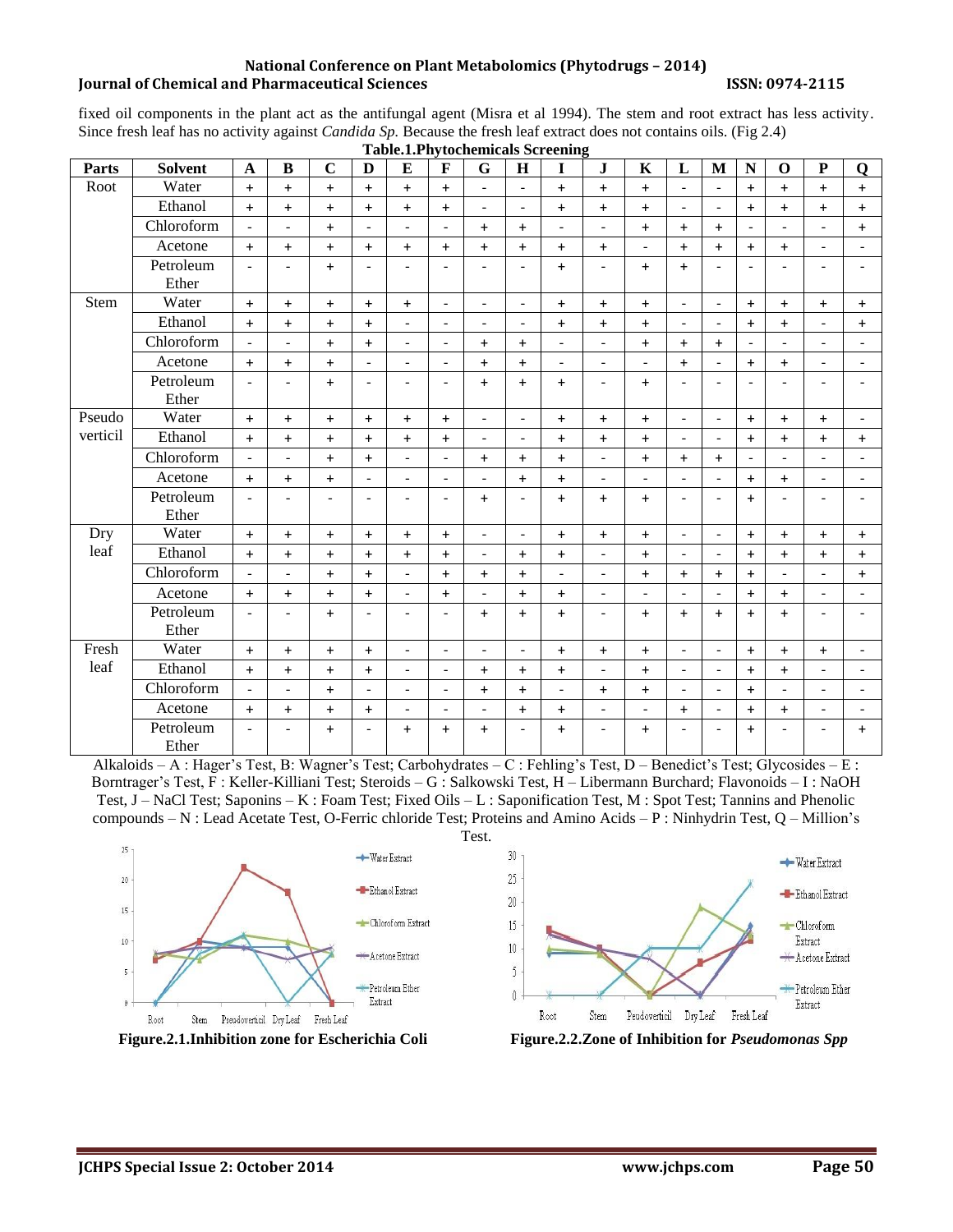**National Conference on Plant Metabolomics (Phytodrugs – 2014) Iournal of Chemical and Pharmaceutical Sciences ISSN: 0974-2115** 



**Figure.2.3.Inhibition zone (mm) for** *Staphylococcus aureu*

**Figure.2.4.Inhibition zone (mm) for** *Candida Sp.*



**Figure.3.1.HPLC chromatogram of ethanolic extract of** *Leucas indica –* **Dry leaf**

#### **3.3 HPLC analysis**

The ethanolic extract of *Leucas indica* was analyzed with HPLC, because the ethanolic extract gives the good zone of inhibition in the antimicrobial assays. From the standard graphs it was found that the peak value of 2.4 associate with the flavonoids. Extract of dry leaf gives the single peak. (Fig 3.1).

### **4. CONCLUSION**

From this work we conclude that ethanol and water are the best solvents for the extractions of Phytochemicals. The HPLC analysis gives the idea that the flavonoids are present in higher concentration and produces the peak at 2.4.The presence of flavonoids, phenolic compounds, tannins, Saponins are responsible for the antimicrobial activity. The pseudoverticil part and dry leaf extract has the high activity against the bacterial strains like *Staphylococcus aureus* and *Pseudomonas Sp. Leucas indica* has a wide range of antimicrobial activity and it's useful in the treatment of infections caused by bacteria. We suggest that further investigation could be done with this plant for the isolation of novel components which may have the potential biological activities.

### **REFERENCES**

Amar jyoti Das, A study of antibacterial activity of ethanolic extracts and aqueous extracts of *Leucas longifolia* Leaves against *Eschreichia coli*, International research journal of pharmacy, 3(1), 2012, 130-131.

Antara sen, Amla Batra, Evauation of Antimicrobial activity of different solvent extracts of medicinal plant: *Melia Azedarach L*. International Journal of Current Pharmaceutical Research,4(2), 2011, 67-73.

Basker S, Murugesan S, Narmatha Bai V, Antibacterial efficacy and phytochemical analysis of an Endemic orchid *Coelogyne Stricta,* International journal of Medico biological Research, 1(6), 2012, 305-309.

Chandrashekar R, and Rav S N, Analysis of ethanolic extract of leaves of Leucas indica(EELLI).International Journal of pharma and Bioscience 4(1) 2013 33-38

Darsan B Menon, Sasikumar J M, Latha K, Phytochemical analysis and antioxidant activity of methanolic extract of *Plectranthus hadiensis* (Forssk.) Schweinf. Ex Spreng. Aerial parts. Indian Journal of Natural Products and Resources, 3(3), 2005, 359-365.

Elagayar A, Draughon F A, Antimicrobial activity of essential oils from plants against some selected pathogens and saprophytic microorganisms. Journal of Food Protection, 64(7), 2001, 1019-1024.

Elizabeth K M, Antimicrobial activity of *Terminalia belerica* Indian journal of clinical Biochemistry, 20(2), 2005, 150-153.

Fasoyiro S B, Adegoke G O, Phytochemical characterization and the antimicrobial Property of *Aframomumdanielli*Extract, African Journal of Agricultural Research, 2(3), 2007, 76-79.

Himel paudel Chetri, Nishav Shreshthayogol, Phytochemical and antimicrobial Evaluations of some Medicinal Plants of Nepal, Kathmandu University Journal of Science, Engineering and Technology, 1, 2008, 49-54.

Jaishree Jasutkar , Koche K, Preliminary Phytochemistry and Bacterial activity of *Leucas aspera*, International Journal of pharmacy and biological sciences, 3(1), 2013, 76-78.